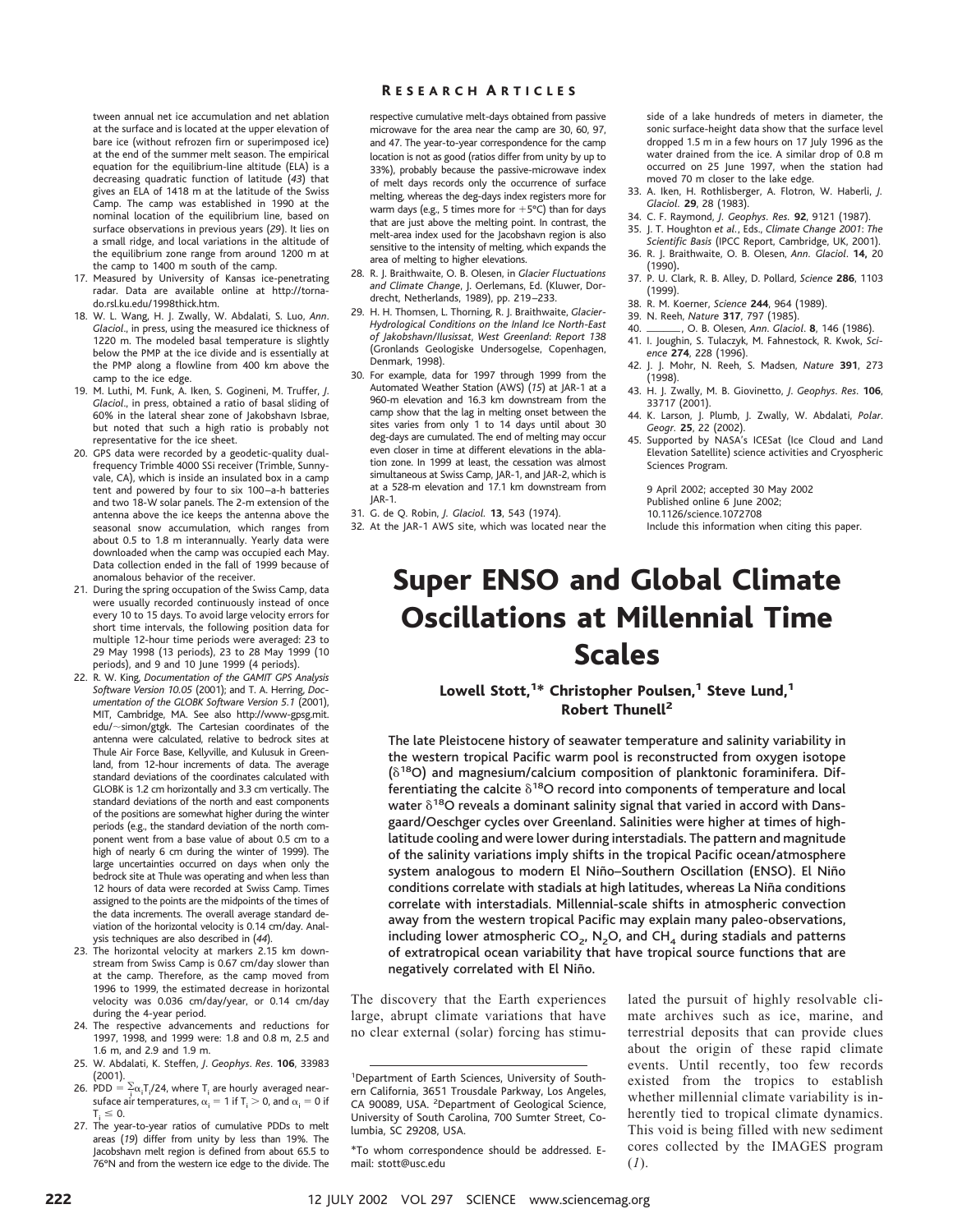#### **Western Tropical Pacific Proxy Records**

Here, we present  $\delta^{18}O$  and Mg/Ca paleothermometry results [see supporting online material (SOM)] from surface-dwelling planktonic foraminifera from a site with a high sediment accumulation rate (MD98-2181, hereafter MD81) located at the eastern edge of the Indonesian archipelago at 6.3°N and 125.83°E (at a 2114-m water depth) (Fig. 1). The data are used to investigate whether sea surface temperatures (SSTs) in the Pacific warm pool varied in association with high-latitude climate during the past 70 thousand years (kyrs). If they did, this would have important implications for understanding millennial climate variability, because the Pacific warm pool is an important center of atmospheric convection. During the northern summer, modern SSTs in the warm pool average 29° to 30°C. In winter, SSTs cool to 27° to 26°C. Precipitation is highest in summer, with roughly 80% of annual rainfall occurring between June and October (*2*). Rainfall averages between 300 and 400 mm/month during summer and between 50 and 100 mm/month during winter. As a result of this precipitation pattern, sea surface salinities vary seasonally by about 1.5 per mil (‰). The annual precipitation pattern is tied to the migration of the Intertropical Convergence Zone (ITCZ) over the site and the timing of the northern monsoon. During modern El Niños and La Niñas, the western tropical Pacific experiences dramatic differences in precipitation. For example, summer precipitation over northern Indonesia can be diminished by as much as  $60\%$  during a major El Niño.

ENSO-induced changes in surface temperature and precipitation leave a measurable signal in the trace element and  $\delta^{18}$ O composition of biogenic carbonate precipitated in surface waters. Shallow water corals are excellent recorders of this geochemical variability and provide unparalleled resolution for reconstructing ENSO (*3*–*5*). However, there are no coral records from the Indonesian region that extend throughout the entire last glacial cycle, and most glacial age corals are now well below sea level and beyond the reach of conventional coring, except where they have been uplifted by tectonism (*6*). Planktonic foraminifera are also excellent archives of surface water hydrography and can be recovered from long sediment cores that extend continuously through the last glacial. *Globigerinoides ruber* and *Globigerinoides sacculifer*, two surface-dwelling species of foraminifera that have been used extensively in paleoceanographic reconstructions, occur in marine sediments of the western tropical Pacific. In plankton tow studies (*7*), *G*. *ruber* is abundant in the warm summer surface waters of the western tropical Pacific that can reach 30°C. Conversely, *G. sacculifer* does not produce shells readily at temperatures higher than about 27°C (*8*). On the other hand, this species does occur in the sediment records from Indonesia as a distinct but low abundant

# R ESEARCH A RTICLES

constituent, implying that it produces shells primarily during cooler winter months when temperatures average 26° to 27°C. Analyses of recent and late Holocene *G*. *ruber* and *G*. *sacculifer* extracted from site MD81 display  $\delta^{18}$ O and Mg/Ca paleotemperatures that reflect these seasonal preferences [see SOM (fig. S1)]. Calcite preservation is excellent in these cores. The core sits above the lysocline, as attested to by the occurrence of aragonite pteropods throughout the core. The consistency between the isotopicand Mg/Ca-based foraminiferal SST reconstructions suggests that each proxy provides a good estimate of seasonal surface water conditions.

The age model for the early Holocene and late glacial intervals of MD81 is based on 10 accelerator mass spectrometry dates [see SOM (fig. S2 and table S1)]. The age model for the glacial portion of this core is based on correlation of the  $\delta^{18}O$  of *G. ruber* and the Greenland Ice Sheet Project Two (GISP2) ice core  $\delta^{18}$ O stratigraphy (9). We use discrete horizons in the  $\delta^{18}O$  stratigraphy in MD81 to correlate directly with GISP2 (see SOM).

Using a minimum number of tie points and extrapolating a nearly constant rate of sediment accumulation between them produces a  $\delta^{18}O_{\text{VPDB}}$  stratigraphy for MD81 that is remarkably similar in character to the  $\delta^{18}O_{SMOW}$  stratigraphy in GISP2 (Fig. 2). Within the glacial portion of MD81, each of the major Dansgaard/Oeschger (D/O) events can be identified in the  $\delta^{18}O$ record (Fig. 2). Both planktonic foraminiferal species record the isotopic variability associated with the D/O cycles, although the  $\delta^{18}$ O of *G. sacculifer* is offset from that of *G*. *ruber*, and the sample resolution is not yet as high. The close correspondence between Greenland and MD81  $\delta^{18}O$ records implies that, on time scales of D/O cycles, the tropics were undergoing changes in both summer and winter conditions, with warmer seasonal temperatures and/or lower local salinities occurring during interstadials.

### **Reconstructing Tropical SSTs**

The Mg/Ca paleotemperatures for *G*. *ruber* and *G*. *sacculifer* (Fig. 3) display systematic shifts between the Holocene and last glacial that are similar to other tropical Pacific records (*10*). Summer *G*. *ruber* temperatures were between 26° and 27°C during the last glacial maximum (LGM), or approximately 2°C cooler than Holocene temperatures (Fig. 3). Winter *G*. *sacculifer* temperatures were approximately 3°C cooler during the glacial; however, the warmest *G. sacculifer* temperatures occurred in the early Holocene. The magnitude of summer and winter SST variability was quite small throughout the past 70 kyrs, averaging only 1° to 2°C throughout most of the last glacial period.

# **The Local Salinity Record**

The small amplitude of temperature variability in the glacial portion of MD81 does not account for the larger changes in planktonic foraminifer  $\delta^{18}$ O or the strong correspondence between the MD81 and Greenland  $\delta^{18}$ O records. The planktonic record does contain a component of  $\delta^{18}O$  variability that reflects changes in ice volume. However, this has a longer time constant than the millennial-length variations, and the magnitude of this effect can be constrained from the  $\delta^{18}O$ of atmospheric  $O_2$  from ice cores  $(11, 12)$ . The close correspondence between MD81  $\delta^{18}$ O variations and the GISP2 record must reflect local hydrographic changes that affected local surface water  $\delta^{18}O$  and salinity.

To estimate how surface-water  $\delta^{18}O$  and salinity varied during the last glacial, we differenced the Mg/Ca-derived and  $\delta^{18}$ O-derived SST estimates (holding the  $\delta^{18}O$  of surface water



**Fig. 1.** Map showing location of MD98-2181.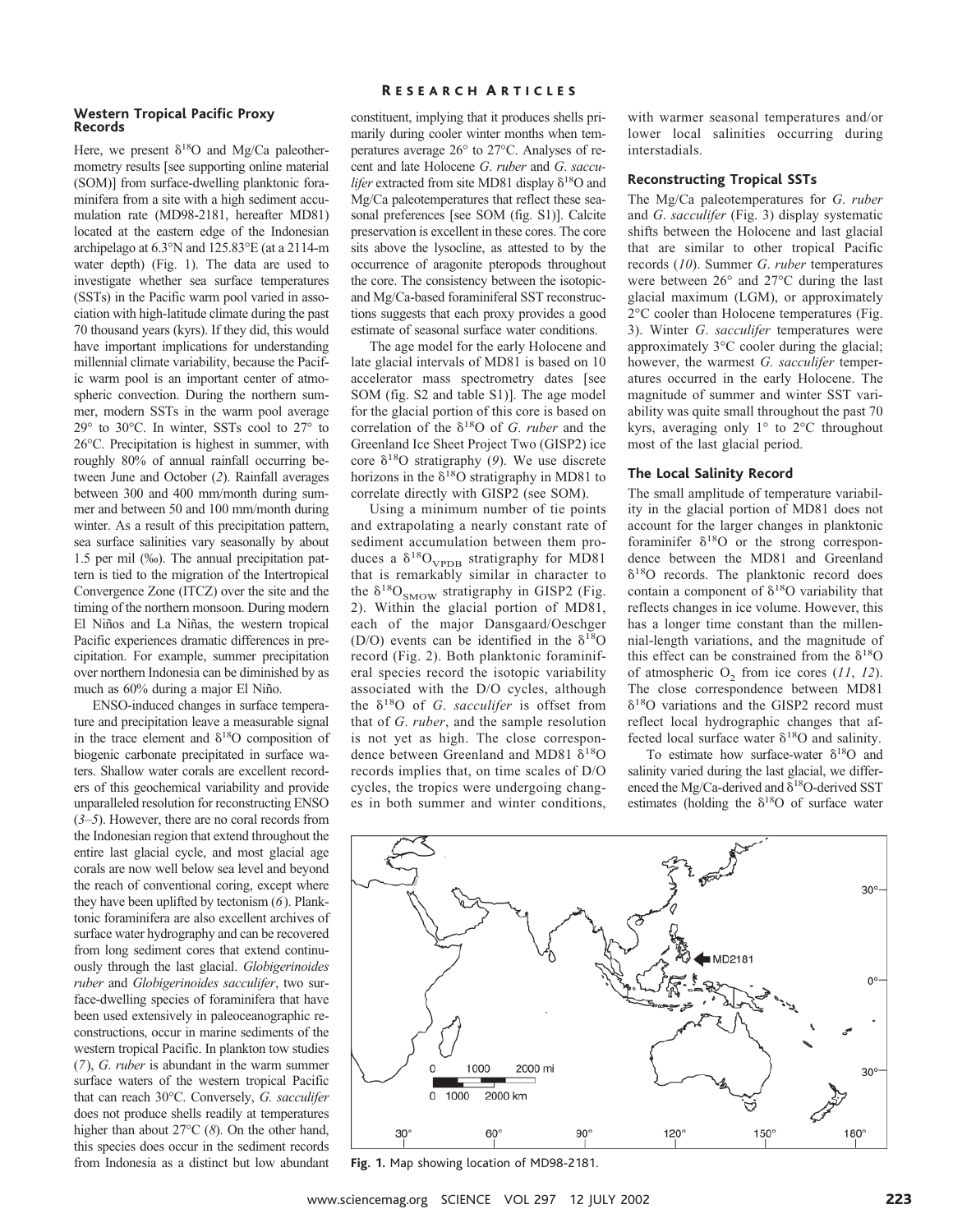constant at the modern value of [–0.4‰ Pee Dee belemnite (PDB) standard]. The difference in these two estimates is transformed to an isotopic difference between modern and glacial seawater  $\delta^{18}O$  ( $\Delta \delta^{18}O$ ) by dividing the difference between the  $\delta^{18}$ O-derived and the Mg/Caderived paleotemperature  $(\Delta$  temperature) by the temperature-dependent fractionation of 0.22‰/°C. We refer to this as  $\Delta \delta^{18}O$  to reflect the change in surface water isotopic composition relative to the modern value. Where  $\Delta\delta^{18}O$ exceeds the ice volume component, we interpret this to reflect higher (higher surface water  $\delta^{18}O$ ) or lower (lower surface water  $\delta^{18}O$ ) surface salinities at this site (Fig. 4).

# R ESEARCH A RTICLES

It is evident from the comparison of  $\Delta\delta^{18}$ O and the GISP2 temperature record that much of the Indonesian planktonic foraminiferal calcite  $\delta^{18}O$  signal was associated with changes in local salinity. The modern  $\delta^{18}O$ salinity relationship in the tropical western Pacific is approximately  $0.2\%$  ( $\delta^{18}O$ )/% salinity (*13*), although this relationship varies slightly from region to region and may be lower in the western tropical Pacific. After accounting for the ice volume effect and applying the modern  $\delta^{18}$ O-salinity relationship, the  $\Delta\delta^{18}$ O results imply that summer surface salinities during the glacial were as much as 2‰ higher than they are today. A similar







**Fig. 3.** Mg/Ca paleo-SST reconstructions for summer and winter.

estimate of glacial-Holocene salinity contrast has been observed in other warm pool records (*14*). Thus, higher sea surface salinities appear to have been widespread within the warm pool. Because surface water salinities are strongly correlated with precipitation patterns in the warm pool and because precipitation in northern Indonesia is heavily weighted toward the summer months, we interpret these results to reflect a shift in mean precipitation that affected the local hydrologic balance during summer, producing the higher surface water  $\delta^{18}$ O. Consequently, the summer/winter salinity contrast was smaller.

The most remarkable feature of the MD81 record is the correlation between  $\Delta\delta^{18}$ O and the D/O cycles in Marine Isotope Stage III (MIS III) (Fig. 4). Positive excursions in  $\Delta \delta^{18}O$ , reflecting increased tropical salinities, coincided with stadial conditions at high latitudes. The interstadials were associated with lower tropical salinities. The magnitude of  $\Delta \delta^{18}O$  variability during the D/O cycles was on the order of 0.5 to 1.0‰, equivalent to 1 to 2‰ salinity (approximately the magnitude of the modern seasonal variability). Comparing the  $\Delta \delta^{18}$ O variations in the MD81 to the global ocean  $\Delta\delta^{18}$ O record derived from the ice core  $O_2$  record  $(12)$  indicates that the positive excursions in MD81  $\Delta\delta^{18}$ O reflect increased surface salinities relative to modern values. This implies that, in the western tropical Pacific, salinities were, on average, saltier throughout much of the past 70 kyrs than they are today. Only during interstadials did summer salinities increase modestly, but they never returned completely to modern values.

# **A Pleistocene Pattern of El Nin˜o and La Niña on Millennial Time Scales**

The magnitude of SST and salinity variability in the western tropical Pacific implicates a pattern of shifting atmospheric convection away from the western tropical Pacific when the high latitudes were colder. This is analogous to modern ENSO, where the region of strongest vertical convection shifts away from Indonesia toward the central equatorial Pacific during an El Niño. However, today strong El Niños typically last less than a year (*15*, *16*). The MD81 record points to longer term shifts in the mean state of atmospheric convection over the western tropical Pacific that lasted for millennia. Because of the way foraminifer samples average a signal, the millennial changes could also reflect more frequent and perhaps more severe El Niños, whereas the interstadials were associated with less frequent and less severe ENSO events. In this way, the signal left in the sediments is weighted toward the mean or more frequent condition. We apply the term "super-ENSO" to distinguish our inference about the millennial patterns seen in the tropics from our knowledge of modern ENSO, which is explicitly tied to interannual variability.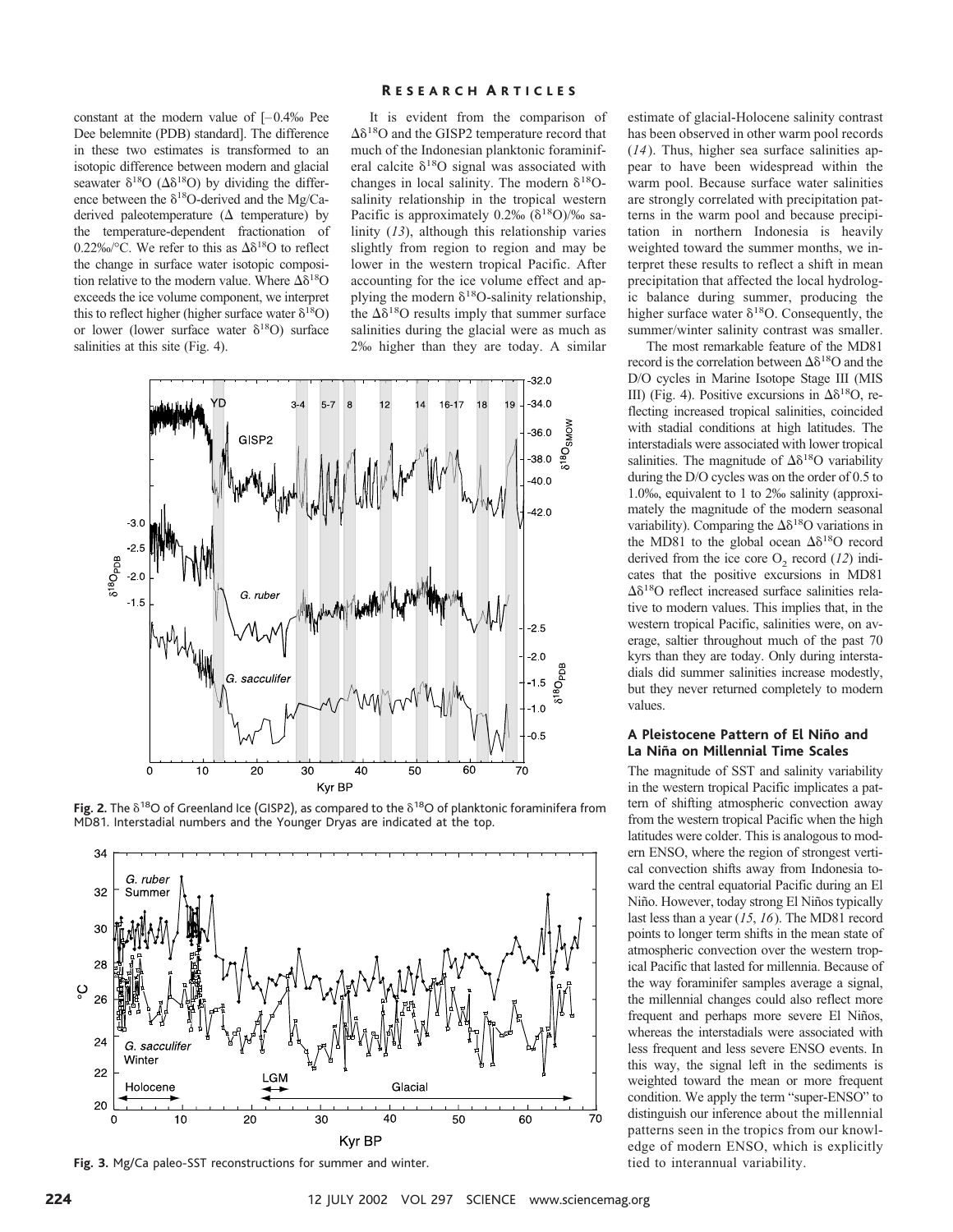The correlation between stadial conditions at high latitudes and El Niño in the tropics is surprising, because previous proposals have suggested a possible El Niñostadial relation (*17*–*19*). This stems from observations that El Niño can have a farreaching effect, including generally warmer conditions in the extratropics (*20*). We submit that a review of existing data for the last glacial indicates that tropical and extratropical climate/ocean variability is consistent with a dominant El Niño state in the western tropical Pacific during stadials and that the brief interstadials coincided with near-normal or La Niña conditions. Below, we review records that exhibit D/O associations and point out how these records provide a consistent link between El Niño and stadials.

#### **Tropical Records**

In the Indian Ocean, upwelling along the Oman margin results from southerly monsoon winds during the summer. Productivity is highest in summer in response to winddriven upwelling, leading to denitrification in the water column (*21*). Recently, Altabet *et al*. (*21*) showed that wind-driven upwelling and productivity along the Oman margin varied in concert with the D/O cycles. Denitrification was reduced during stadials and increased during interstadial times. A  $\delta^{18}O$ stalagmite record from Hulu cave in eastern China has also revealed a pattern of reduced summer monsoon moisture at times when Greenland was experiencing stadial conditions, consistent with the Oman margin record of millennial-scale monsoon failure (22). Today, monsoon failure and El Niño are strongly correlated, and we submit that this provides a coherent explanation for the coincident changes in the Indian and Asian summer monsoons during stadial periods.

The Pleistocene record of denitrification in the eastern tropical North Pacific (*23*–*25*) is very similar to that of the Indian Ocean (*21*). Denitrification was reduced during stadial periods, implying a less intense oxygen minimum zone (OMZ). Because the OMZ in this region is maintained by high productivity due to trade wind–induced upwelling, the diminution of OMZ during stadial periods suggests that the trade winds were weaker at those times. Modern El Niños are associated with weakened trade winds and reduced productivity in the eastern tropical Pacific.

The glacial record from Cariaco Basin in the western equatorial Atlantic exhibits variations between laminated and bioturbated sedimentation that correlate with the millennial climate oscillations in Greenland (*26*). Intervals of bioturbated sedimentation coincided with stadials, and laminated intervals coincided with interstadials. The bioturbated sediments reflect periods of lower productivity and reduced rainfall and

# R ESEARCH A RTICLES

runoff (*26*). Disruptions in convection over the western tropical Pacific during modern ENSO results in reduced rainfall and runoff in Cariaco as the seasonal migration of the ITCZ is interrupted. The brief return of laminated sediments during interstadials reflects periods of normal or higher rainfall, runoff, and higher productivity, a pattern associated with the normal or La Nina phase of ENSO.

In the tropical Pacific, Lea *et al*. (*10*) used Mg/Ca and  $\delta^{18}O$  to reconstruct changes in surface water  $\delta^{18}$ O during the last 130,000 years. Although the record they studied from Ontong Java Plateau is of low resolution, they documented a smaller glacial-Holocene  $\Delta \delta^{18}$ O (0.7‰) than we observe in Indonesia and smaller than they observed in their eastern tropical Pacific site. They suggested that the smaller change in the western Pacific could be explained by stronger trade winds and enhanced vapor transport to the western Pacific. These results would appear to be in conflict with those presented here. However, the Ontong Java Plateau site lies at the edge of the central equatorial salinity anomaly associated with modern ENSO (*4*, 27). During an El Niño, the locus of atmospheric convection shifts eastward across the Ontong Java Plateau (*27*). This site may have been within the zone of enhanced precipitation as convection shifted eastward away from Indonesia during the stadials.

#### **Extratropical Records**

In the northeastern Pacific, the Santa Barbara Basin contains a record of marine variability that matches the Greenland temperature record (*28*). In this basin, periods of laminated sedimentation correlate with interstadials, whereas bioturbated intervals correlate with stadials. We again call upon a tropical link to explain this sedimentation pattern. Today, low sea level pressure and strong atmospheric convection in the western tropical Pacific are accompanied by higher sea level pressure in the northeastern Pacific (29). During an El Niño, reduced convection over the western tropical Pacific leads to a weakened NE Pacific high. As a result, northerly wind stress along the California margin is reduced, leading to diminished productivity, less carbon oxidation, and higher dissolved oxygen in the marginal basins. Shifts such as this have been implicated in recent reversals in the laminated sedimentation patterns of the Santa Barbara and Santa Monica Basins (30). An El Niño-stadial relation provides a logical explanation for reduced productivity and carbon oxidation that resulted in higher oxygen levels within the Santa Barbara Basin during the cold periods.



Fig. 4. The  $\Delta \delta^{18}O$  of planktonic foraminifera, as compared to the GISP2  $\delta^{18}O$  record (D/O events are labeled at the top). The component of  $\Delta \delta^{18}O$  due to ice volume differences at MIS III and MIS II is shown. The  $\Delta\delta^{18}O$  variations that exceed the ice volume value reflect local surface water  $\delta^{18}O$ differences relative to today. Increased  $\Delta \delta^{18}O$  reflects increased salinity. Summer salinities were as much as  $\sim$  2% higher during the LGM, whereas winter salinities were similar to modern values. The largest salinity variations in both summer and winter were associated with the D/O cyclicity. Stadials were associated with higher salinities during both summer and winter. During the interstadials, surface salinities were similar to modern or, in the case of winter values, were slightly lower than today.